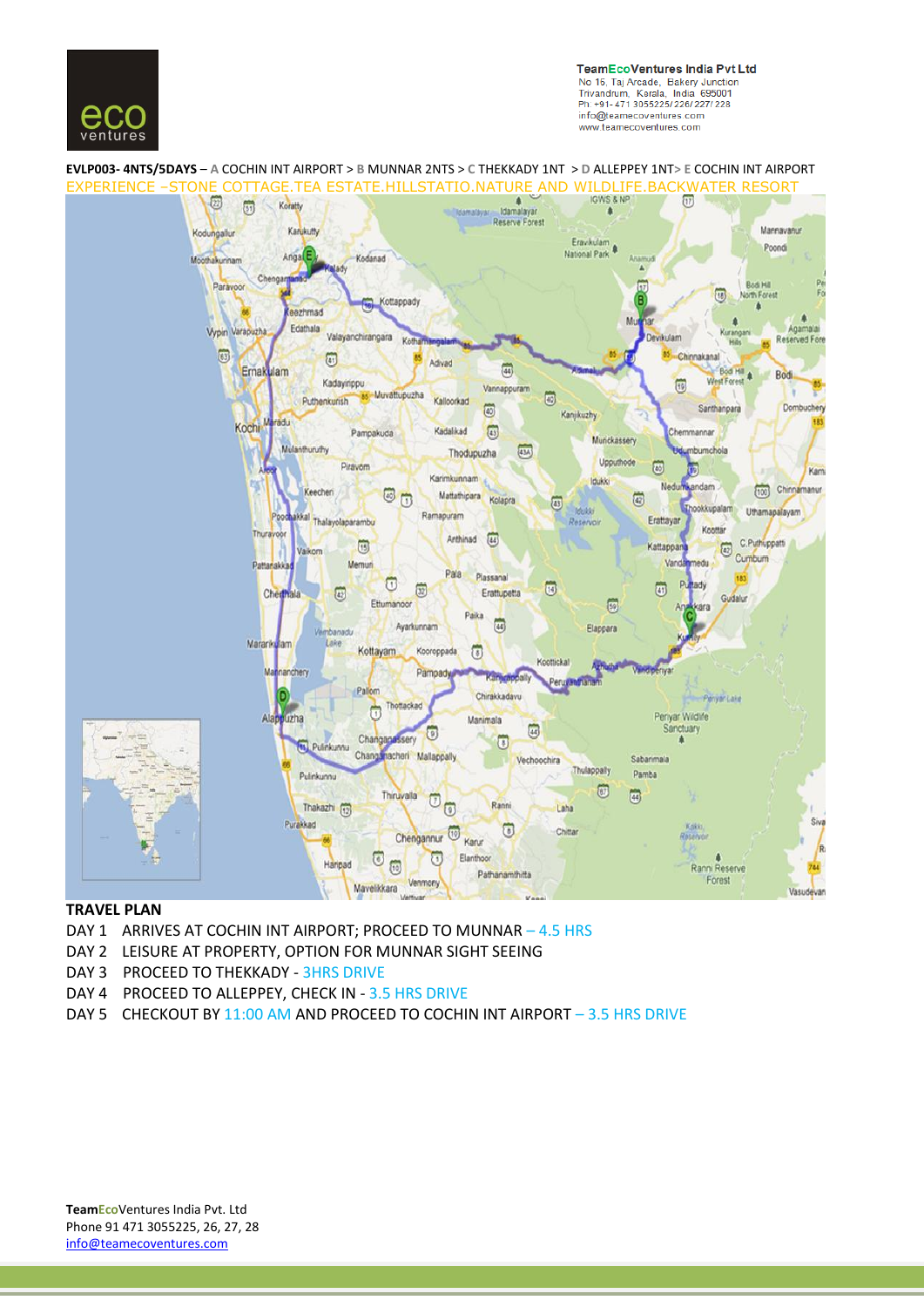

**TeamEcoVentures India Pvt Ltd** No 16, Taj Arcade, Bakery Junction<br>Trivandrum, Kerala, India 695001 Ph: +91-471 3055225/226/227/228 info@teamecoventures.com www.teamecoventures.com

### **ITINERARY DAY 1** ARRIVE AT **COCHIN INT AIRPORT**, PROCEED TO **MUNNAR**– 4.5 HRS DRIVE CHECK IN **FEATURED PROPERTY MUNNAR –GENERAL INFO**

This green hill station is surrounded by the country's highest tea gardens. Layers and layers of tea estates, mountain mist, waterfalls and wildlife sanctuaries make Munnar almost surrealistically beautiful. The lofty mountain ranges with misty peaks, sprawling tea estates and serene climate provides a quiet and peaceful resort. This little sleepy village atop the Western Ghats is situated at the confluence of three mountain streams namely Mudrapuzha, Nallathanni and Kundala. Panoramic views of low flying clouds and mist filled valleys make it a pretty little heaven with a cool, bracing climate. Misty mountain peaks blend harmoniously in Munnar to create a blissful atmosphere that is hard to describe. Munnar is also famous for the wild orchids locally called Neelakurinchi which blooms once in 12 years. During this time the entire valley turns violet. It is also home to Nilgiri tahr, a rare breed of mountain goat. Munnar was once the summer resort of the British government in South India; it still wears the old charm of the British plantation days. Munnar has a variety of attractions to feast your eyes like placid lakes, meandering streams, misty mountain peaks, sylvan valleys, rare orchids and wildlife. Plantation visits, treks, tea factory visits, cycling, boating, paragliding, day tours to the Periyar Wildlife Sanctuary etc. add to the excitement. Here you can also have a glimpse of gaur, languor, lion tailed macaque, elephants and Nilgiri tahr that roam the stretch of grasslands or are seen climbing the pinnacles of the undulating hills. DINNER SERVED

OVERNIGHT STAY AT, MUNNA

# **DAY 2** BREAKFAST SERVED LEISURE AT THE PROPERTY OPTION FOR MUNNAR SIGHT SEEING: TEA ESTATES.HILLSTATION

D Munnar sightseeing - Tea Plantation, Tea Museum, Echo Point, Mattupetty Dam



Munnar is essentially a tea town. The tea plantations have now been taken over by the TATA Tea Company. The visitor is greeted with miles and miles of unending tea plantations. The other important tea estates of Kerala are Harrison Malayalam, Michael's Tea, Brooke Bond, AVT tea. The tea leaves are mostly hand plucked. The tea plant is plucked every 5-10 days, depending on where it grows, Intervals of between seventy and ninety days are common.



The Tea Museum opened by Tata Tea at Nallathanni Tea Estate in Munnar, is a tribute to the pioneers, whose toils and commitment transformed Munnar in to a major tea plantation centre of Kerala. Tata Tea Museum showcases pleces of antiquity. The most prominent among them is the burial urn excavated from the vicinity of Periakanal Estate, which can be dated back to 2nd century BC.



Echo point is situated 15km away from Munnar .An appropriate place to disembark for some time, shriek and scream and enjoy the pleasure of your voice coming back. With a panoramic view, clean mountain air, mist clad hills makes this place worth visiting.



Mattupetty Lake and Dam, which lie 13 km from Munnar, the lake and dam surrounded by wooden hills and tea plantations, makes a great view. The Shola forests around Mattupetty are ideal for bird watching. Small streams and waterfalls cut through the tract here and there, which again adds more attraction to the place. Mattupetty Dam was built in the late 1940's

#### OVERNIGHT STAY AT MUNNAR

**TeamEco**Ventures India Pvt. Ltd Phone 91 471 3055225, 26, 27, 28 info@teamecoventures.com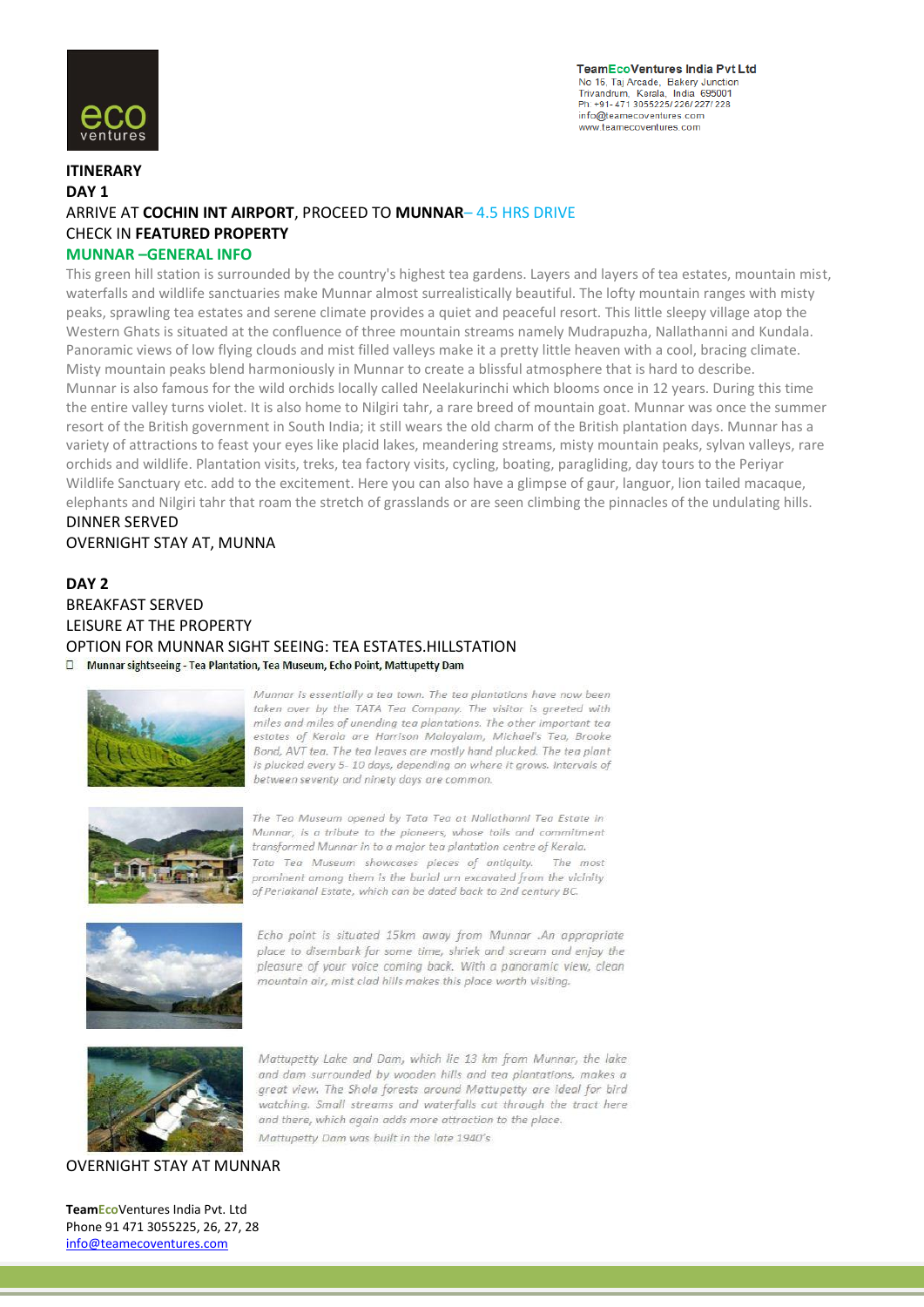

**TeamEcoVentures India Pvt Ltd** No 16, Taj Arcade, Bakery Junction<br>Trivandrum, Kerala, India 695001 Ph: +91-471 3055225/226/227/228 info@teamecoventures.com www.teamecoventures.com

### **DAY 3** BREAKFAST SERVED PROCEED TO **THEKKADY-**3HRS DRIVE CHECK IN **FEATURED PROPRTY**



Adventure is amazing fun to look into the eyes of deadly actions yet end up having esteem rollick, cavort, and amusements. Periyar wildlife at Kerala the first man-made wildlife sanctuary in India has been the ultimate jungle diary of adventures. The wildlife is doubtlessly frivolous, thriller, and capturing of affluent flora as well as fauna with your lens. From elephant safari, to tiger spotting to colorful birds paradise Periyar is astounding emerald destination to enjoy. The animal kingdom of frolic ornamented with lazuline Thekkady Lake gets more adventurous with boat cruise at the Lake. Romantic rendezvous can be enjoyed amid the houseboat cruise an exceptional holiday theme for honeymooners and love birds.

The adventure of spotting rich wildlife from spotting playful elephants at the banks of Thekkady, to flighting flamingoes, to hunting kingfisher, to yawning tigress and to giant crocodile zone the fun just get bigger, entertaining, audacious, and on instance thriller to give adrenaline rush. These reasons gave wildlife lovers a boost to take pleasure in boat cruise at Lake Thekkady.

But the year 2009 was disastrous for Thekkady Lake boat cruise it seems like a cruse came haunting the boat carrying 30 adventure tourists. The overloaded boat was not helped by the streams and winds to make a sail of joy. The ill-fated boat turned killing all 30 tourists and making an end to the fun ride forever.

### OVERNIGHT STAY AT THEKKADY